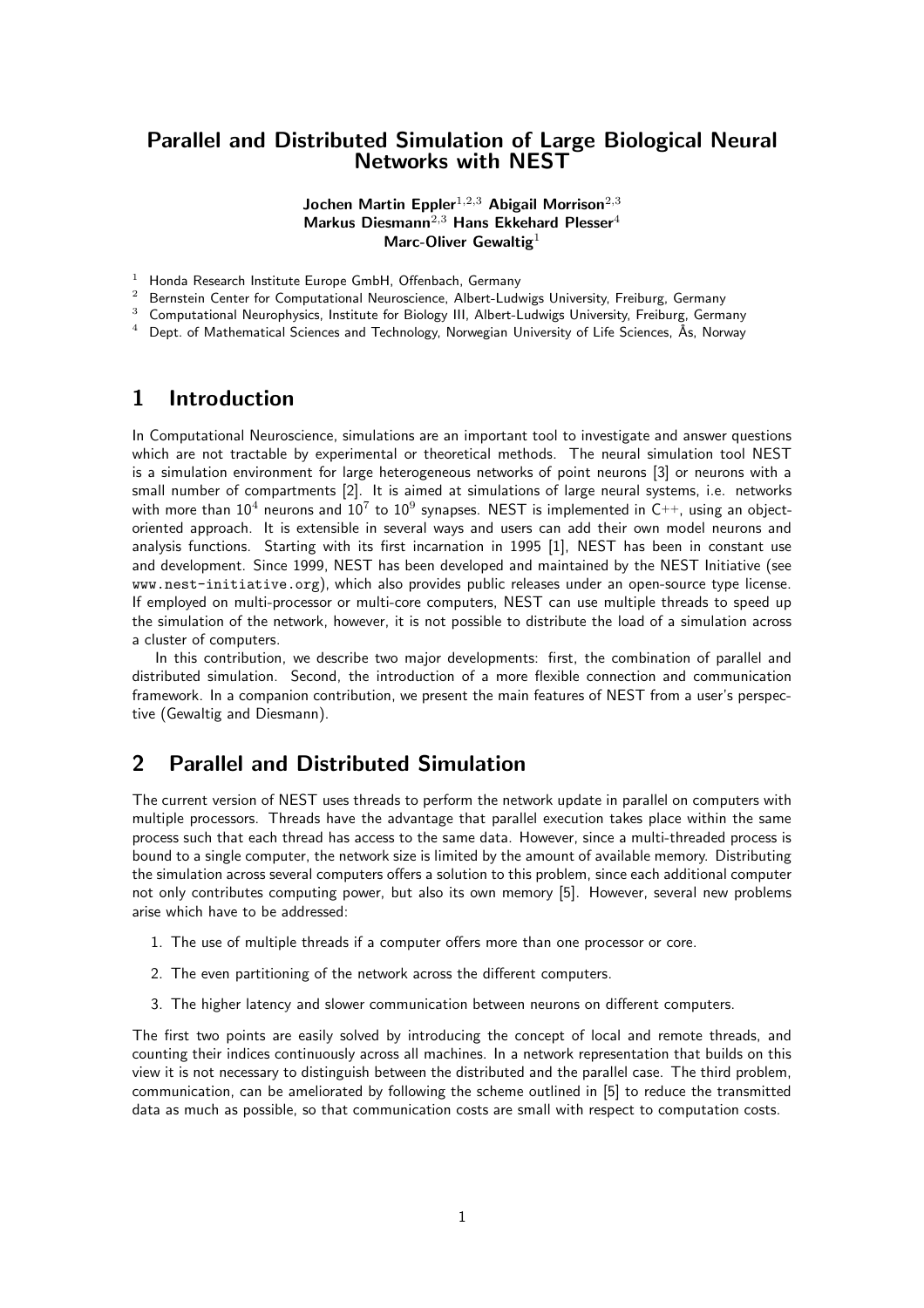#### Neural Network Representation

NEST represents the network as list of nodes, which are either neuron models, devices or sub-networks. Device nodes are created for each thread on each computer in order to allow parallel data access and avoid bottlenecks during simulation. This is particularly important for nodes which have to deliver large amounts of events to their targets (e.g. random spike generators). Neuron nodes are only instantiated on a single thread to achieve a distribution of the load across all computers. On all other threads a light-weight proxy node is created as representative. The thread on which the actual node is created is determined by a modulo operation that depends on the index of the node and the overall number of PSfrag replacements<br>PSFrag replacements and threads. The proxy node for a neuron serves as a local anchor for a connection which would otherwise join neurons on two separate threads. In this way, from the perspective of an individual 0 thread, all connections appear to be local, thus minimising cache problems. Figure 1 gives a simple example of how this scheme applies to a small network of five nodes using two processes with two threads each.



Figure 1: (A) Simple network with a spike generator (sg), three integrate-and-fire neurons (iaf) and a voltmeter (vm); (B) The same network distributed onto two processes with two threads each. Only connections local to a thread are realized. The two devices (sg, vm) are replicated for each thread, the neurons (iaf) are distributed across threads.

#### Communication

Communication between processes is carried out with the help of a library implementing the message passing interface standard [4]. MPI offers an abstracted and portable layer for sending and receiving data on a wide variety of platforms. Communication is performed by a single thread on each computer, thus avoiding the need for a thread-aware implementation of MPI.

## 3 Connection Framework

Previously all connections were represented by connection lists in the nodes, containing the target, the weight and the delay for each connection. Due to this static layout, simulations of learning synapses were difficult to implement. To resolve these restrictions, we have implemented a new connection framework, which uses synapse prototypes to accommodate different kinds of synaptic dynamics, functional plasticity and learning. In the new system, the connection information is stored separately from the nodes. This permits parallel event delivery on multi-processor computers. Moreover, it is possible to compress the connection data by storing common parameters only once. An  $A \rightarrow B$  connection in the new system is realized on the unique computer on which neuron  $B$  is instantiated; on all the other computers, where  $B$  is represented by a proxy node, the connection is ignored. Thus the distribution of the nodes leads to a distribution of the connection information in a natural way. The result of a simple neural network set up this way is illustrated in figure 1.